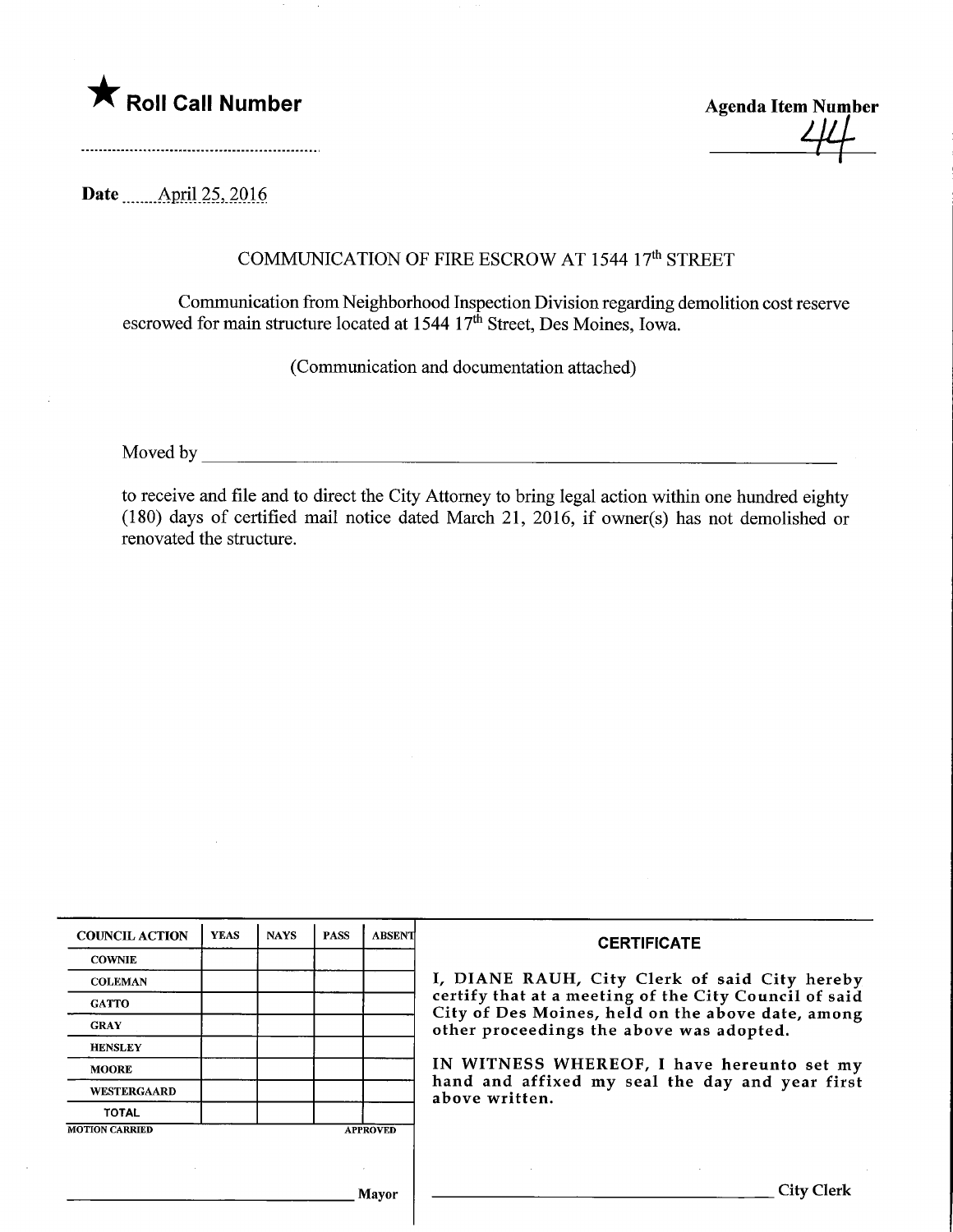iY<br>I

March 16, 2016

CITY OF DES MOINES CITY COUNCIL<br>100 POBERT DURAY DR 400 ROBERT D. RAY DR PO Box 106169 DES MOINES, IA 50309

State Farm Insurance Companies<br>Fire Claims Fax 844 236 3646

## CERTIFIED MAIL- RETURN RECEIPT REQUESTED

RE: Claim Number: 15-7Z35-422 Insured: Cecil Crawford<br>Date of Loss: February 7, 201 February 7, 2016

Dear City of Des Moines City Council:

The property at 1544 17th Street, Des Moines, Iowa, sustained fire damage on the abovereferenced date of loss. We have received a proof of loss for a sum exceeding 75% of the value of the policy. Iowa law requires fire and casualty companies to hold a demolition cost reserve under such circumstances. In general, insurers must reserve \$10,000.00 or 10% of the payment, whichever is greater, to cover demolition costs under the circumstances if:

- A. The property is located within the corporate city limits of a city.<br>B. The damage to the property renders it uninhabitable or unfit for
- The damage to the property renders it uninhabitable or unfit for the purpose for which it was intended, without repair.
- C. Proof of loss has been submitted by the policyholder for a sum in excess of seventy-five percent of the face value of the policy covering the building or other insured structure.

Therefore, to be in compliance with Iowa Statute HB-499 Section 515.139, I am notifying you that a reserve for demolition costs has been withheld.

It is my understanding that the City shall release all interest in the demolition cost reserve within 180 days after receiving notice of the existence of the demolition cost reserve unless the City has instituted legal proceedings for the demolition of said building and has notifi ed the insurer in writing of the institution of such legal proceedings. Failure of the City to notify the insure r of such legal proceedings shall terminate the City's claim to any proceeds from the reserve.

A reserve for demolition cost shall no longer be required if:

A. The insurer has received notice from the insured and the City Council that the insured has completed repairs to the property or has completed demolition of the property in compliance with all applicable and local ordinances.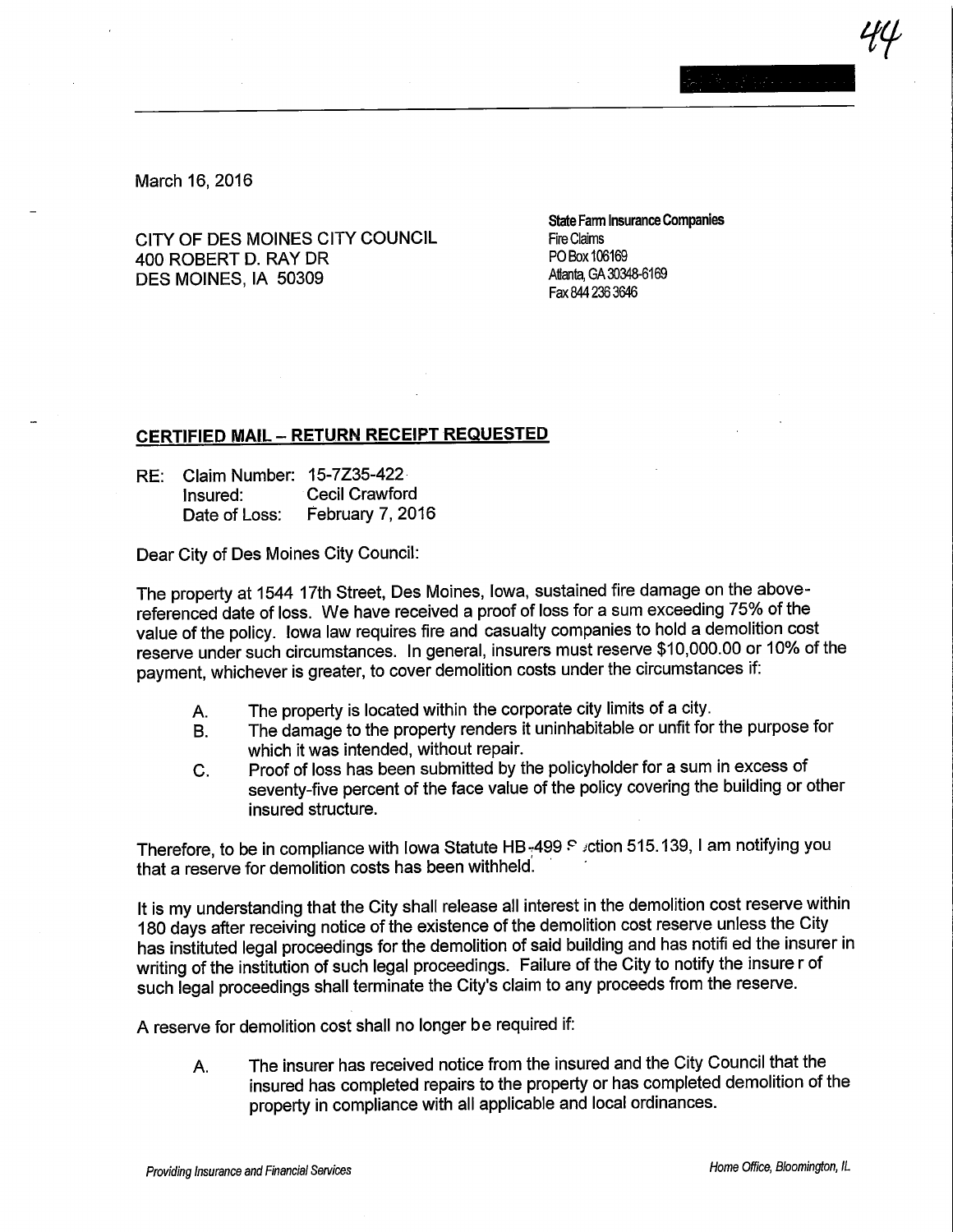CITY OF DES MOINES CITY COUNCIL 15-7Z35-422 Page 2

> B. The City has failed to notify the insurer as provided under subsection 3 (noted above).

 $44^\circ$ 

If the city has instituted legal proceedings, undertaken emergency action, or is required to demolish the damaged property at city expense, the city shall present to the insurer costs incurred, since the date of the fire or other occurrence, including but not limited to legal costs, engineering costs, and demolition costs related directly to the enforcement of any local ordinance, and the insurer shall compensate the city for the incurred costs up to the amount in the demolition cost reserve. Any amount left from the demolition cost reserve after the cost of demolition of the property is paid to the city shall be paid to the insured if the insured is entitled to the remaining proceeds under the policy.

The insurer is not liable for any amount in excess of the limits of the liability set out by the policy. Insurers complying with this section or attempting in good faith to comply with this section shall be immune from civil and criminal liability.

This letter is notice of our compliance with Iowa law. Please call if you have any questions.

Sincerely,

Randy Majerus Claim Specialist 1 844 458 4300 ext 2534395736 State Farm Fire and Casualty Company

06/467/2312868